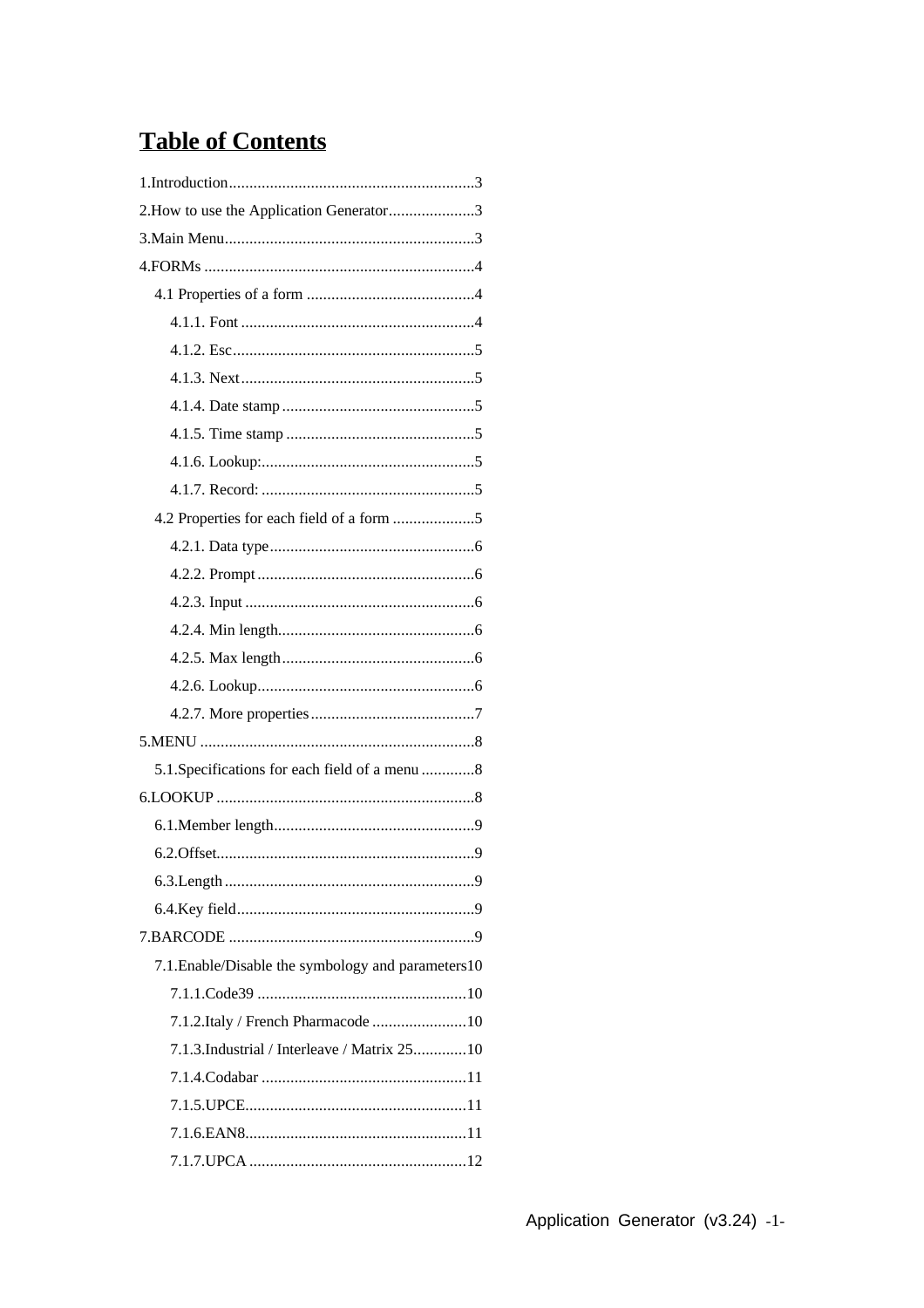| 8.3. Redefine system prompts and messages16 |  |
|---------------------------------------------|--|
|                                             |  |
|                                             |  |
|                                             |  |
|                                             |  |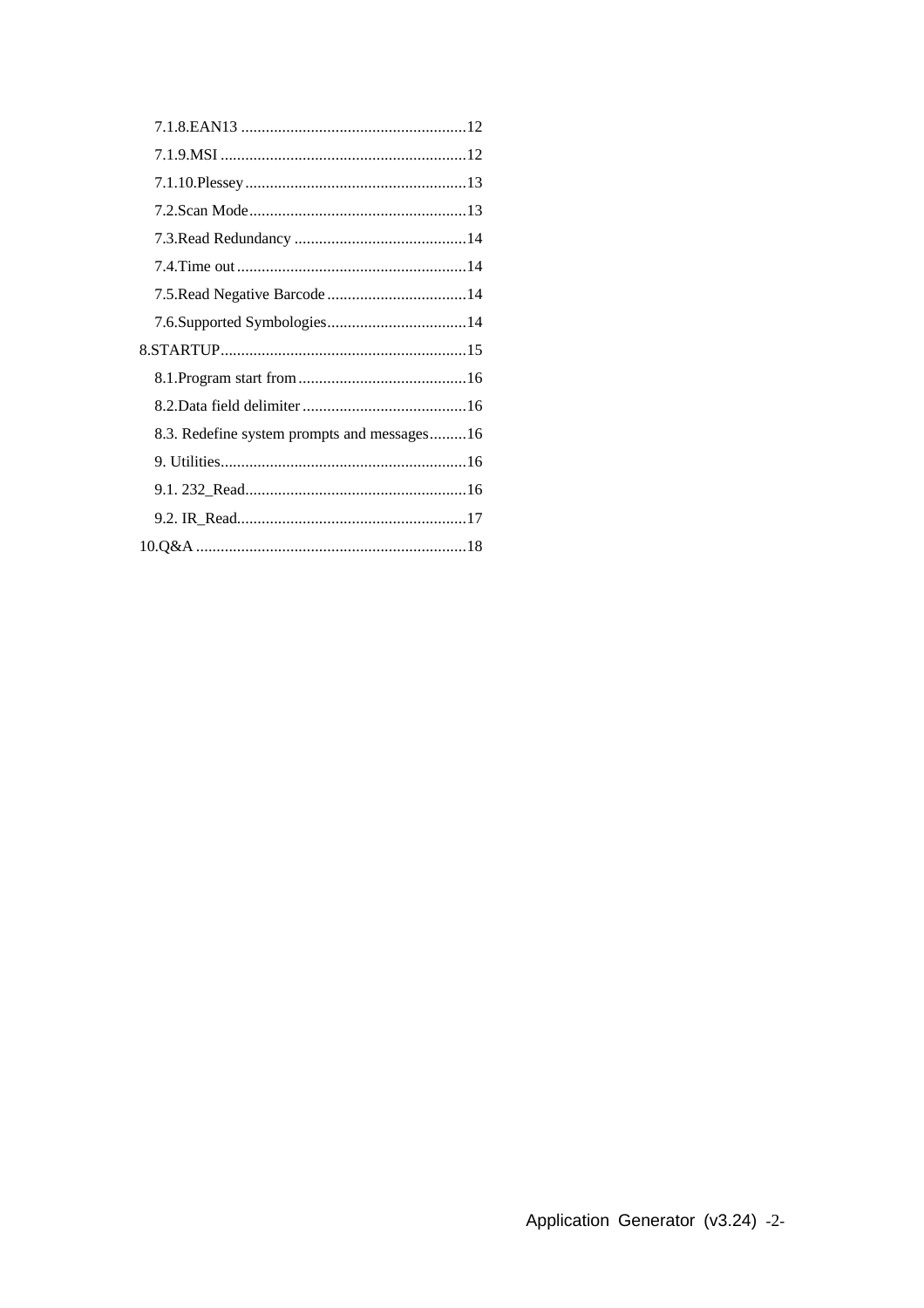#### **1. Introduction**

The Application Generator is designed to let users of ScanPal 2 Portable Data Terminal to define their own data collection templates quickly and easily on a PC without writing any program code. The user is presented with a terminal Window screen on the PC to simulate the program's running sequences on the actual terminal. A new application can be designed on-screen in minutes, downloaded to the terminal and data collection can commence immediately.

### **2. How to use the Application Generator**

Click right button on the presented Window or click left button on the POWER key. The main menu will then be brought up.



# **3. Main Menu**

The main menu contains the following commands,

- **New:** To create a new application template.
- **Open:** To open an application template file.
- $\bullet$  **Save:** Save current editing template to the file.
- $\bullet$  **Save As:** Save current editing template to a new file.
- **Edit:** To edit the current application template.
- **COM** port: To configure the COM port settings for communication.
- l **Download program:** Download the current application template to terminal.
- l **Download lookup file:** Download lookup file(s) to terminal.
- **Receive data:** Receive data from the terminal.
- **About:** Show information about the Application Generator.
- **Exit:** To close the Application Generator.

| $C$ trl+ $N$           |
|------------------------|
| $C$ trl+ $O$           |
| $C$ trl+ $S$           |
|                        |
| ChIF                   |
|                        |
|                        |
| Download lookup file   |
|                        |
|                        |
| $A$ <sub>1</sub> $+FA$ |
|                        |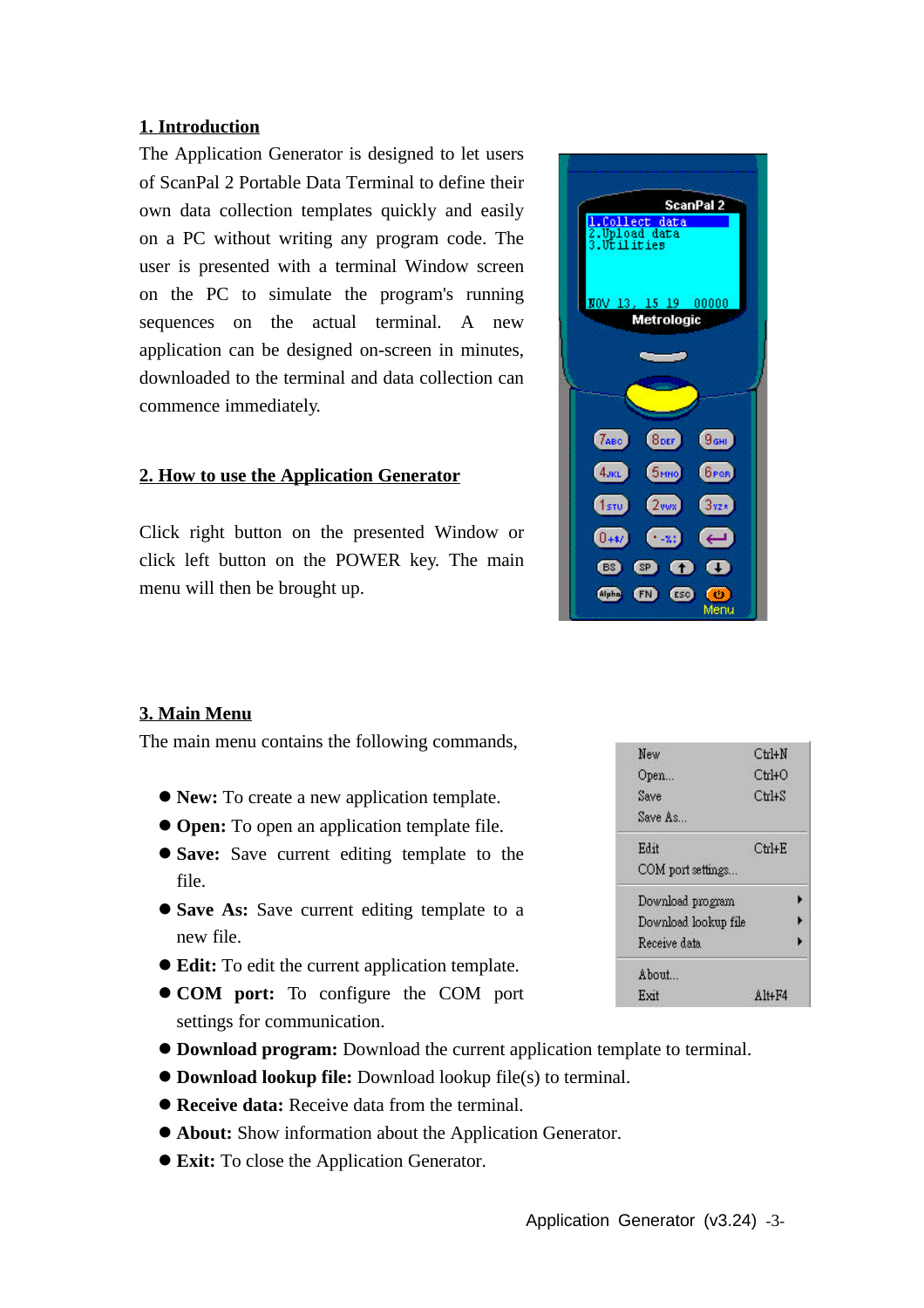A template is composed of FORMs, MENUs, Lookup files, Barcode settings and Startup configuration. The user can also specify the format of each transaction record for the terminal.

|      | <b>Application Template</b> |                                   |  |
|------|-----------------------------|-----------------------------------|--|
| Form |                             | Menu   Lookup   Barcode   Startup |  |

# **4. FORMs**

A form is a data collection template with input prompts. All data will be saved in a transaction file automatically after user completes the input of a form. The length and data type for each input field can be specified. Each form can have up to 8 input fields. The maximum data length for each field is 50 characters. Totally up to 10 different forms can be defined.

| Menu   Lookup   Barcode   Startup  <br>Form |                                             |                 |                          |            |                |             |                                               |
|---------------------------------------------|---------------------------------------------|-----------------|--------------------------|------------|----------------|-------------|-----------------------------------------------|
| form 1<br>Name:<br>$\overline{\phantom{a}}$ | Main<br>Esc :<br>$\blacktriangledown$       | Date stamp:     |                          | Inil       | $\blacksquare$ | Lookup: nil | $\blacksquare$                                |
| Font:<br>$\overline{\phantom{a}}$<br>large  | Next: form 2<br>$\mathcal{P}^{\mathcal{G}}$ | Time stamp: nil |                          |            | $\blacksquare$ |             | Record: pass down<br>$\vert \mathbf{r} \vert$ |
| Line<br>Data type                           | Prompt                                      | Input source    |                          | Min length | Max length     | Lookup      | Properties                                    |
| #1<br>prompt                                | Enter Location:                             | both            |                          |            | 50             | Inil        | more                                          |
| $#2$ text<br>$\blacksquare$                 |                                             | both            | $\blacksquare$           | 10         | 2              | nil         | $\blacktriangledown$<br>more                  |
| $#3$  nil<br>$\blacktriangledown$           |                                             | both            | $\vert \mathbf{v} \vert$ | o          | 50             | nil         | $\vert \mathbf{v} \vert$<br>more              |
| #4   nil<br>$\blacksquare$                  |                                             | both            | $\mathbf{v}$             |            | 50             | Init        | $\vert \mathbf{v} \vert$<br>more              |
| #5 nil<br>$\mathbf{v}$                      |                                             | both            | $\overline{\mathbf{Y}}$  | E          | 50             | hil         | $\overline{\mathbf{r}}$<br>more               |
| #6   nil<br>$\overline{\mathcal{M}}$        |                                             | both            | $\overline{\mathbf{r}}$  | 19         | 50             | nil         | 园<br>more                                     |
| #7<br>$\mathbf{v}$<br>Init                  |                                             | both            | $\mathbf{v}$             |            | 50             | nil         | $\overline{\mathbf{x}}$<br>more               |
| #8<br>$\mathbf{v}$<br>Init                  |                                             | both            | $\mathbf{v}$             |            | 50             | nil         | $\overline{\mathbf{x}}$<br>more               |
|                                             |                                             |                 |                          |            |                |             |                                               |

# **4.1 Properties of a form**

The properties of a Form are as follows,

# **4.1.1. Font**

Specify the font size to be used in this form. Up to 20x8 characters can be shown on the display for small font, and 15x4 characters for large font.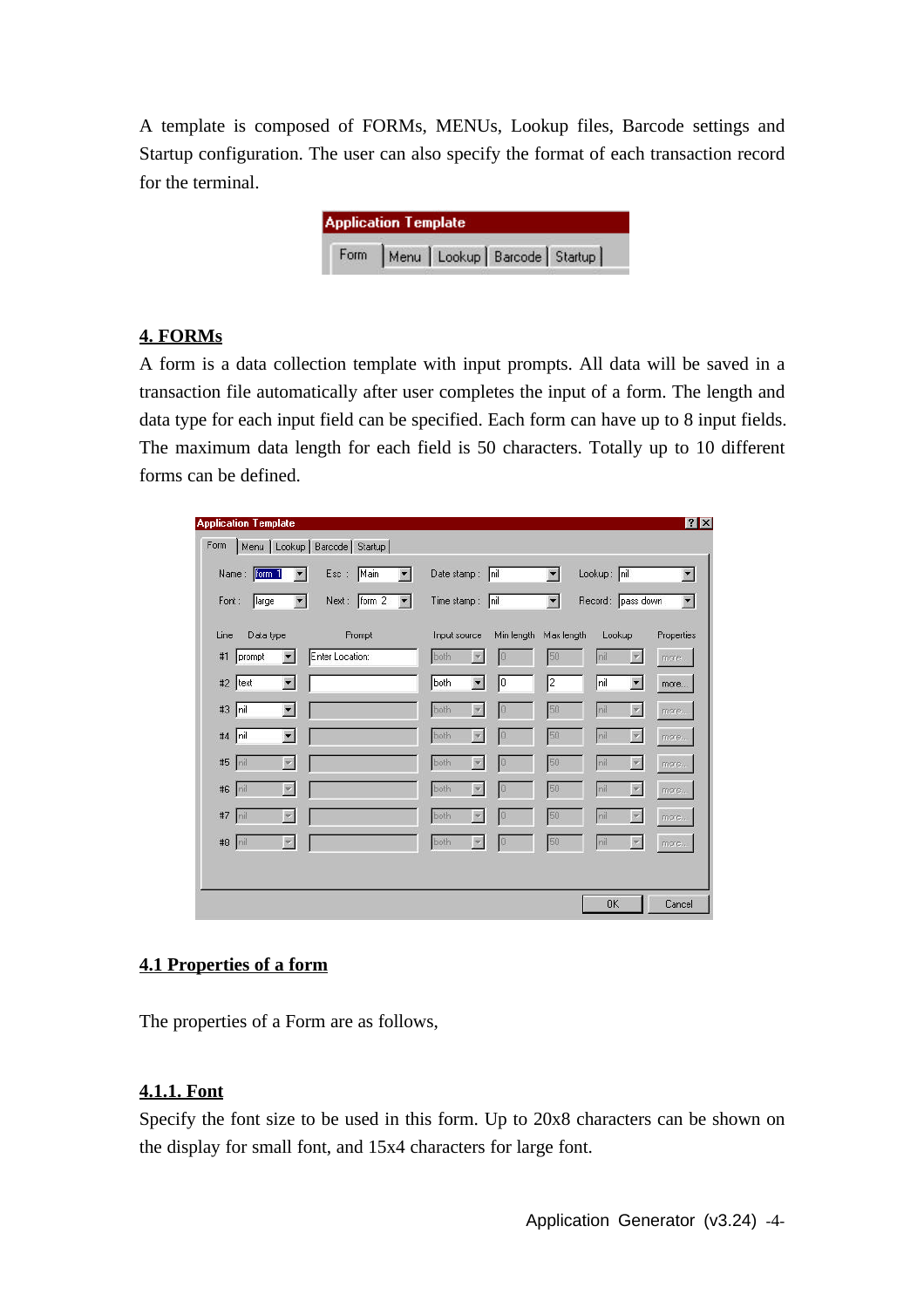# **4.1.2. Esc**

Specify what will be shown if the user hits the ESC key.

# **4.1.3. Next**

Specify what will be shown after the user completes the data input of current form.

# **4.1.4. Date stamp**

Choose the format of the date stamp to be added to the transaction record. If the format start with a '+', then the date stamp will be appended to the record; on the contrary, if the format end with a '+', then the date stamp will be placed in front of the record.

# **4.1.5. Time stamp**

Choose the format of the time stamp to be added to the transaction record. If the format start with a '+', then the time stamp will be appended to the record; on the contrary, if the format end with a '+', then the time stamp will be placed in front of the record.

# **4.1.6. Lookup:**

Specify the lookup file to be used by this form.

# **4.1.7. Record:**

Specify how to process the input data.

- **Save:** Save the data as a transaction record.
- l **Update lookup:** If a lookup file is used by this form, the user can choose to update the lookup file with the input data.
- **Save & Update:** Not only save the data as a transaction record, but also update the current used lookup file.
- **Pass down:** Do not save the data, just pass it down to the next form or menu.

# **4.2 Properties for each field of a form**

The properties for each field of a form are as follows,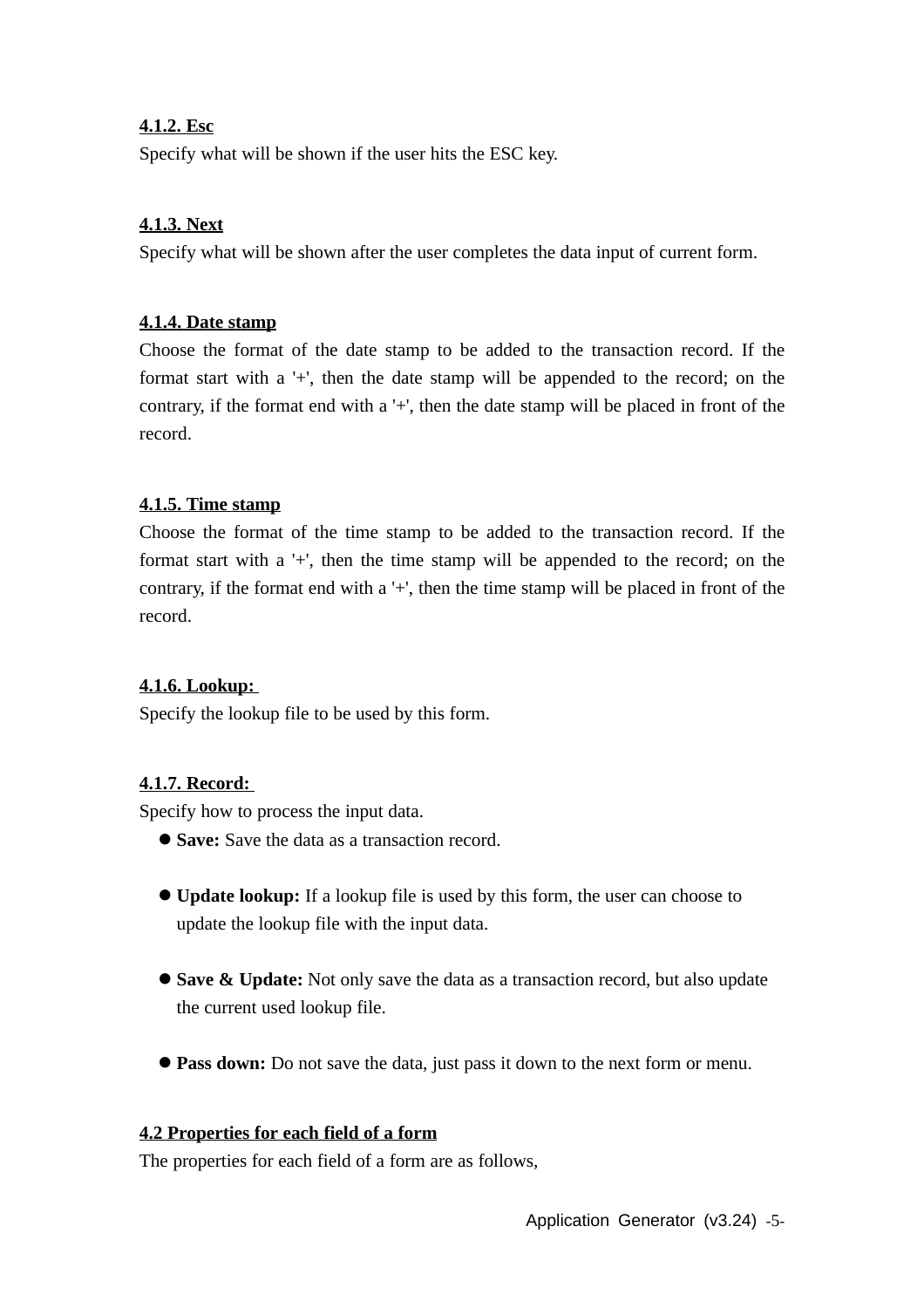# **4.2.1. Data type**

- **Nil:** Not to be used. No prompt, no input field at all.
- **Text:** Any character (eg.  $$1a2b3c++*/...$ )
- l **Integer:** Integer number (eg. 123)
- **Real:** Real number (eg. 4.56)
- Letter: Alphabet only (A to Z)
- **Fix:** No input field, only the prompting string will be saved in the transaction data.
- **Prompt:** No input field, and the prompting string will not be saved.
- **Lookup:** The input will come from the specified lookup field whenever the data of one input field matches the key field in the lookup record of the lookup file. Unlike the other types (text, integer, real, and letter), the data of lookup type can not be changed by the user.
- **Extension:** Use the same data type as previous line, but can not have any prompts. The maximum data length is determine by the maximum data length of previous field deducts previous field's prompt length.

# **4.2.2. Prompt**

Specify the prompting string for each input field.

# **4.2.3. Input**

Specify the source from which data is input, can be either scanner or Keypad, or both.

# **4.2.4. Min length**

The minimum required length for the data entered.

# **4.2.5. Max length**

The maximum acceptable length for the data entered. If the maximum length is longer than the field length, the entered data will scroll to the left or move to next field if the data type of the next field is EXTENSION. The maximum length can be up to 50.

# **4.2.6. Lookup**

Specify the lookup field to be referred to. If the specified lookup field is the key field of a lookup file, all input fields that refer to a lookup field will be filled with the lookup data once this input data matches the data of the key field.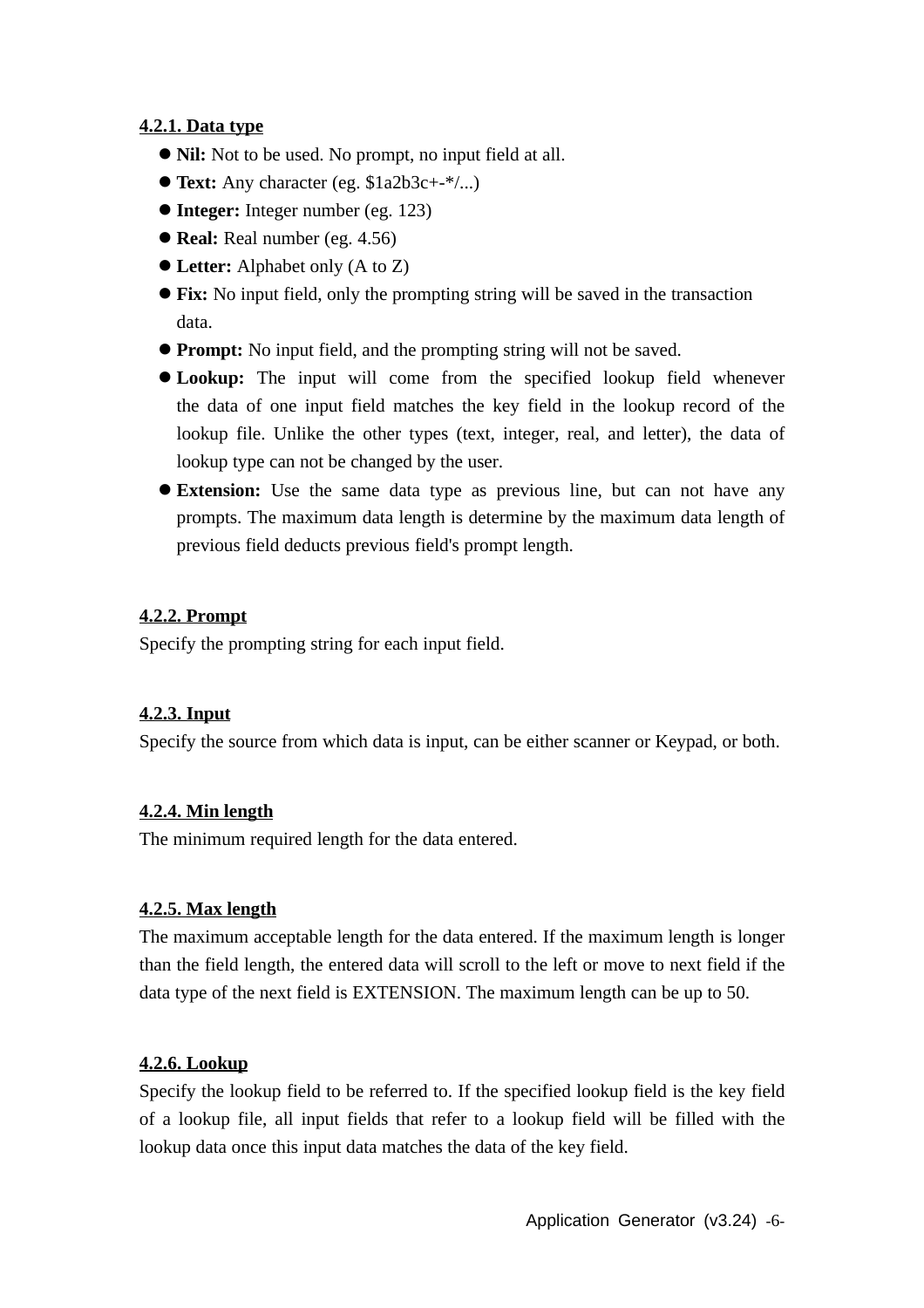### **4.2.7. More properties**

- **Fix Data length:** Specify data length of the input field. If the checkbox is checked, then the data length will be fixed to this value, i.e., if the data entered is longer than this value, it will be truncated; if less than this value, spaces will be added to in front of or end of the transaction data depending on the "Left" or "Right" alignment. If the checkbox is unchecked, the data length of this field is free, i.e., it depends on the length of the data entered (between minimum length and maximum length specified for this input field). Initial value or text Allows you to assign an initial value or text for this input field.
- l **Add prefix code:** Adds a prefix code to the data entered. The prefix code can be any text (eg. "ABC[;123+-"] or ASCII values that separated by space (eg. "35 42" is equal to " $\#$ \*").
- l **Add suffix code:** Adds a suffix code to the data entered. The suffix code can be any text (eg. "ABC[;123+-"] or ASCII values that separated by space (eg. "35 42" is equal to " $\#$ \*").
- **Barcode length:** Specify the valid length of the barcode. The default starting position of each barcode is 1, and the maximum length is 20.
- **Check leading code:** The leading code check allows you to verify the barcode input. If the leading code is not matched, the input barcode will be rejected.
- **Auto ENTER:** The auto ENTER means whenever a barcode is read, a carriage return will be appended to the data so the user need not to press the ENTER key to move to the next field.

| Barcode input        |
|----------------------|
| Read partial barcode |
| Start position:      |
| Maximum length:      |
| Check leading code   |
| Auto ENTER           |
|                      |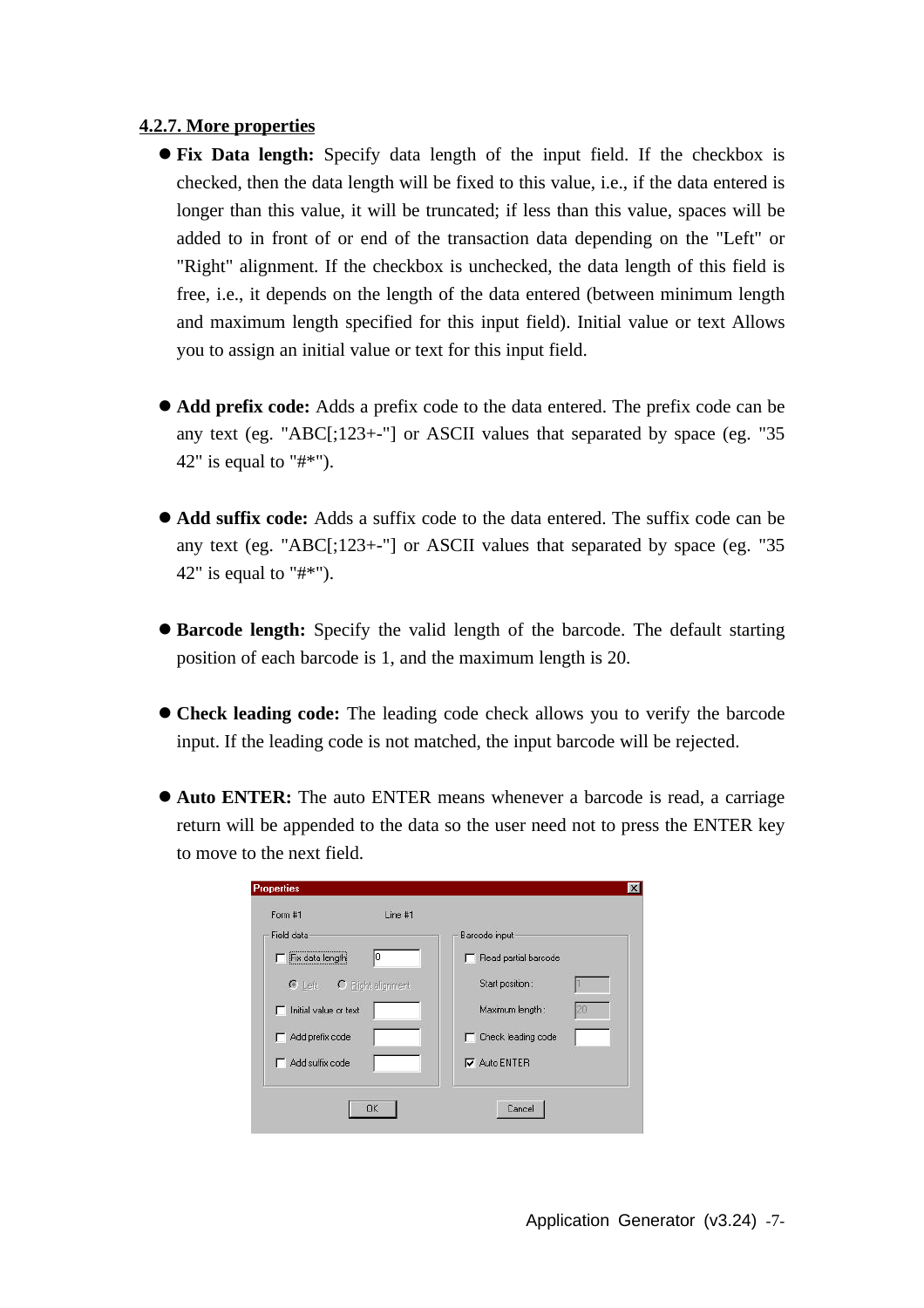### **5. MENU**

A menu is a list of selection items. The user can define up to 10 different menus. Below are the specifications for each field of a menu,

| menu 1<br>Name:       | Item No. | <b>Item Name</b> | Next.                           |
|-----------------------|----------|------------------|---------------------------------|
|                       | #1       |                  | Main<br>図                       |
| Font<br>small<br>因    | #2       |                  | Main<br>치                       |
| Esci<br>Man<br>圐      | #3       |                  | Main<br>ы                       |
| F Menu caption:       | #4       |                  | Main<br>$\overline{\mathbf{r}}$ |
|                       | #5       |                  | Main<br>×                       |
| Data                  | #6       |                  | Main<br>×                       |
| 5 Serie caption       | #7       |                  | Main<br>×                       |
| Save selected item    | #8       |                  | Main<br>۰                       |
|                       | 124      |                  | Main<br>≂                       |
|                       | #10      |                  | Main<br>$\mathbb{R}$            |
| <b>F</b> Pass to next |          |                  |                                 |

#### **5.1.Specifications for each field of a menu**

- l **Name:** Select a name (menu ID) for the current menu.
- **Prompt:** Specify the caption for the current menu. This is optional.
- l **Esc:** Specify what will be brought up if the user hits the ESC key.
- **Font size:** Specify the font size to be used in this menu.
- **Item Name:** Specify the name of each item for the menu.
- **Next:** Specify what will be brought up after selecting the current item.
- l **Data:**
	- ÿ **Save prompt:** Save the menu caption in transaction data if the menu item is used.
	- ÿ **Save selected item:** Save selected menu item in transaction data if the menu is used.
	- ÿ **Pass to next:** Do not save the above data, just pass it to the next menu or form.

#### **6. LOOKUP**

A lookup file is a database file created for information reference. Up to three lookup files can be created. A lookup file includes the following properties,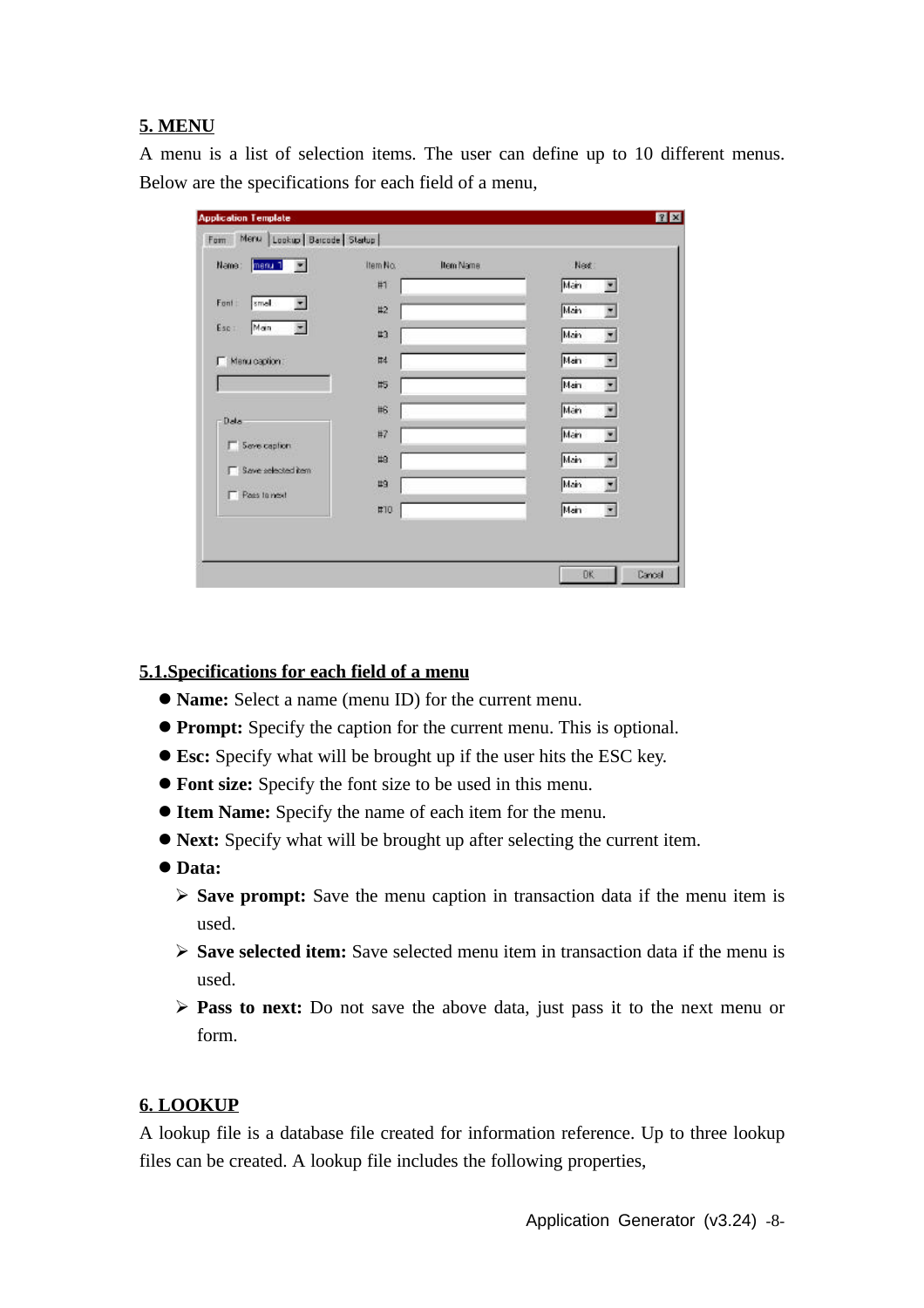### **6.1.Member length**

Specify the maximum record length for creating a database file.

### **6.2.Offset**

Define the data offset (the start position) for each field.

### **6.3.Length**

Define the data length for each field.

# **6.4.Key field**

Select the key field for creating index file of the database. If an input field refers to a key field, then the data in the other referred field will be shown once the entered data match with the key field data.

| Menberlength: 0        | Feld | <b>UWed</b> | Length | Key feld |
|------------------------|------|-------------|--------|----------|
| Number of fields : E 3 | #1   |             |        | 庆        |
|                        | 42   | 1.          |        | c        |
|                        | #3   |             |        | P.       |
|                        | 84   |             |        | c.       |
|                        | 45   |             | п      | e.       |
|                        | 46   |             | и      | r.       |
|                        | 47   |             |        | ¢,       |
|                        | #8   |             | ю      | è        |

# **7. BARCODE**

This section describes user configurable parameters which are pertaining to barcode symbologies.

| <b>Application Template</b>     |                   |                                          | 四区                            |
|---------------------------------|-------------------|------------------------------------------|-------------------------------|
| Form Menu Lookup Bercode Statup |                   |                                          |                               |
| Scenmode: Lage                  | Paud sedundancy : | Time out: 3<br>园<br>None.<br><b>TRC</b>  |                               |
| F Code 39                       | Parameters.       | <b>P UPCE</b><br>Parameters              |                               |
| IT Italy Pharmacode             | Parameters.       | IT UPCE Adden 2                          |                               |
| F French Phamacode              | Parameters        | IT UPCE Addon 5                          |                               |
| P Industrial 25                 | Parameters        | <b>P EANB</b><br>Parameters              |                               |
| IZ Interleave 25                | Parameters        | F EANB Addon 2                           |                               |
| IT Matrix 25:                   | Parameters.       | <b>F EANB Adden 5</b>                    |                               |
| <b>P</b> Codebar                | Parameters        | <b>V EAN13 &amp; UPCA</b><br>Parameters. |                               |
| <b>LINE</b>                     | Parameters        | F EAN13 Addon2                           |                               |
| <b>F</b> Pleaser                | Parameters        | F EAN13 Addon 5                          |                               |
| IZ Code 33                      | V Code 128        | F Read Negative Barcode                  | $ $ ion Generator (v3.24) -9- |
|                                 |                   |                                          |                               |
|                                 |                   | DK:                                      | Canad                         |
|                                 |                   |                                          |                               |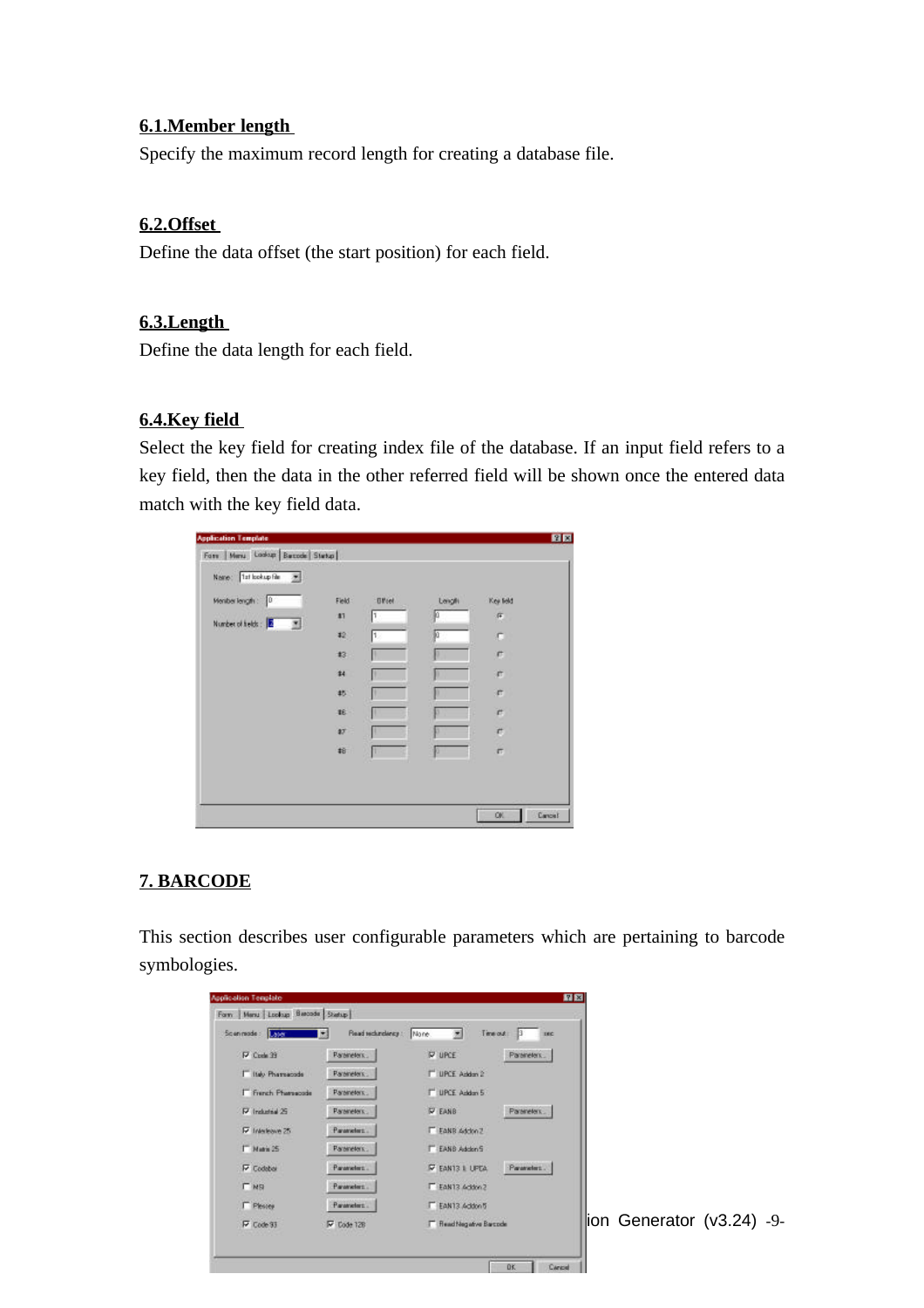# **7.1. Enable/Disable the symbology and the symbology parameters**

### **7.1.1. Code39**

- **Standard / Full ASCII Code 39** : User can choose to read either Standard Code 39 or Full ASCII Code 39 by configuring this parameter.
- **Start/Stop Transmission** : This parameter specifies whether the start/stop characters of Code 39 are included in the data being transmitted.
- **Checksum Verification** : This parameter specifies whether the scanner will perform checksum verification when decoding barcodes. If the checksum is incorrect, the barcode will not be read.
- **Checksum Transmission** : This parameter specifies whether the checksum character are included in the data being transmitted.

### **7.1.2. Italy / French Pharmacode**

For Italy /French Pharmacode, there is always a checksum character included in the barcode. So the checksum verification is always performed when decoding these symbologies. User though can choose whether the checksum character is to be transmitted or not. The start / stop transmission of this code shares the same setting of Code 39.

• **Checksum Transmission** : This parameter specifies whether the checksum character are included in the data being transmitted.

#### **7.1.3. Industrial / Interleave / Matrix 25**

- **Start / Stop Selection** : This parameter provides the readability of all 2 of 5 symbology variants. For example, flight tickets actually use an Industrial 25 barcode but with Interleave 25 start / stop. In order to read this barcode, the **start / stop selection** parameter of Industrial 25 should set to '**Interleave 25'**.
- **Checksum Verification** : This parameter specifies whether the scanner will perform checksum verification when decoding barcodes. If the checksum is incorrect, the barcode will not be read.
- **Checksum Transmission** : This parameter specifies whether the checksum character are included in the data being transmitted.
- **Code Length Qualification** : Because of the weak structure of the 2 of 5 codes, a partial scan has a high probability of decoding as a valid but shorter 2 of 5 codes (known as short scan). To prevent this kind of undesired reading, the **Code Length** settings can help to insure that the correct code is read by qualifying the allowable code length. Code length parameters can be configured in two ways : **Fixed Code Length** or **Max / Min code length**. If the fixed code length is selected, up to 2 fixed lengths can be specified. And if max / min code length is selected, the max length and the min length must be specified, and the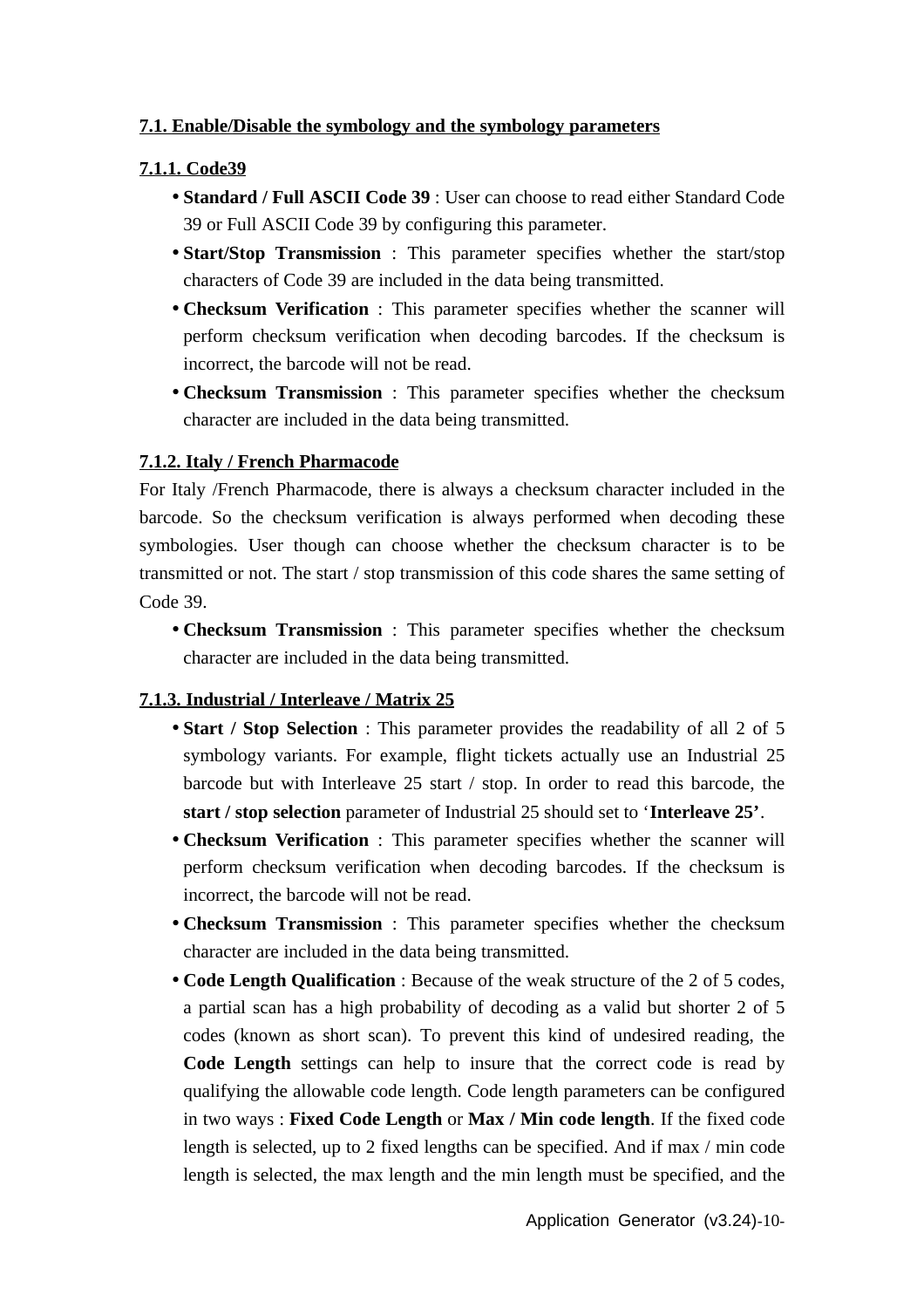scanner will only accept those codes with lengths fall between max / min length specified.

• **Read Odd Number of Digits** : This parameter is available only to the Interleave 25. This parameter must be enabled in order to read Interleave 25 labels which contain odd number of digits.

# **7.1.4. Codabar**

- **Start/Stop Transmission** : This parameter specifies whether the start/stop characters of Codabar are included in the data being transmitted.
- **Start / Stop Selection** : Four different start / stop pairs can be selected as start / stop characters as listed below.
	- abcd / abcd
	- abcd / tn\*e
	- ABCD / ABCD
	- ABCD / TN\*E
- **CLSI Conversion** : If this parameter is enabled, the scanner will perform the CLSI conversion when a 14 digits Codabar barcode is read.

# **7.1.5. UPCE**

- **System Number Selection** : The UPCE comes with 2 flavors : S**ystem Number 0** and S**ystem Number 1**. These two differ in the way data are encoded. The system number 1 is the new UPCE extension to the ordinary UPCE (system number 0). User can have the choice of enabling both system numbers or just system number 0.
- **Warning** : Because of the way system number 1 is encoded, if both system numbers are enabled, user might suffer from short scanning UPCA or EAN13 into UPCE system number 1 barcodes.
- **Convert to UPCA** : If this parameter is enabled, the UPCE read will be expanded into UPCA, and the following processing will follow the parameters configured for UPCA.
- **System Number Transmission** : If this parameter is enabled, the system number will be included in the data being transmitted.
- **Checksum Transmission** : If this parameter is enabled, the checksum character will be included in the data being transmitted.

# **7.1.6. EAN8**

- **Convert to EAN13** : If this parameter is enabled, the EAN8 read will be expanded into EAN13, and the following processing will follow the parameters configured for EAN13.
- **Checksum Transmission** : If this parameter is enabled, the checksum character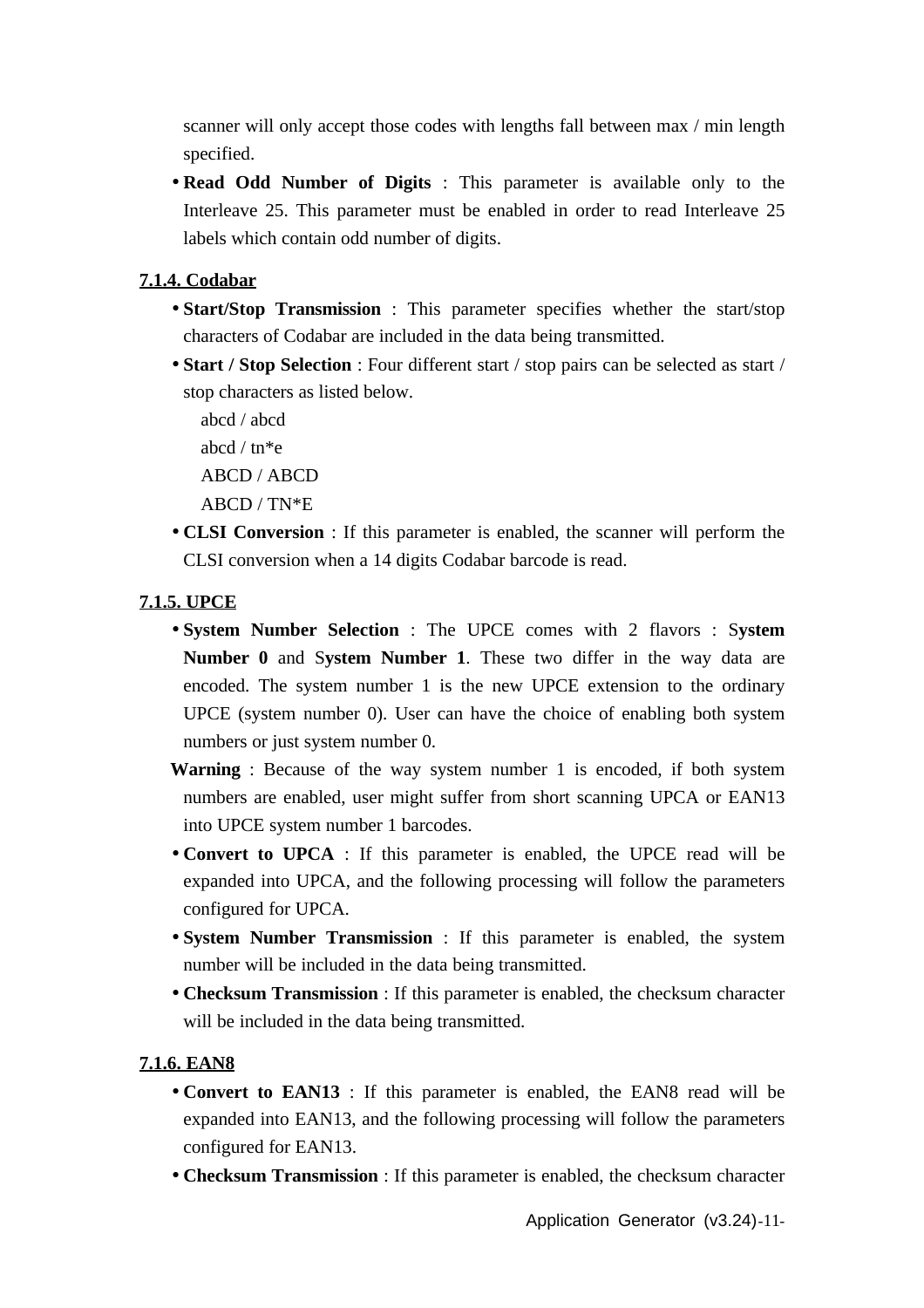will be included in the data being transmitted.

# **7.1.7. UPCA**

- **Convert to EAN13** : If this parameter is enabled, the UPCA read will be expanded into EAN13, and the following processing will follow the parameters configured for EAN13.
- **System Number Transmission** : If this parameter is enabled, the system number will be included in the data being transmitted.
- **Checksum Transmission** : If this parameter is enabled, the checksum character will be included in the data being transmitted.

# **7.1.8. EAN13**

- **ISBN / ISSN Conversion** : If these parameters are enabled, the scanner will convert the code read into ISBN or ISSN code if the formats are correct (EAN13 codes start with 978 or 979 for ISBN, and 977 for ISSN).
- **Checksum Transmission** : If this parameter is enabled, the checksum character will be included in the data being transmitted.

# **7.1.9. MSI**

- **Checksum Verification** : Three kinds of checksum calculations can be implemented into MSI code : **Single Modulo 10**, **Double Modulo 10**, or **Modulo 11 & 10** checksum. If the checksum character is incorrect, the barcode will not be read.
- **Checksum Transmission** : User can control how the checksum is transmitted by configuring this parameters.
	- 1)Transmitted
	- 2)Last digit not transmitted
	- 3)Last 2 digits not transmitted
- **Code Length Qualification** : Because of the weak structure of the MSI code, a partial scan has a high probability of decoding as a valid but shorter MSI codes (known as short scan). To prevent this kind of undesired readings, the Code Length settings can help to ensure that the correct code is read by qualifying the allowable code length. Code length limitations can be set in 2 ways : **Fixed Code Length** and **Max / Min code length**. If the fixed code length is selected, up to 2 fixed lengths can be specified. And if max / min code length is selected, the max length and the min length must be specified, and the scanner will only accept those codes with lengths fall between max / min length specified.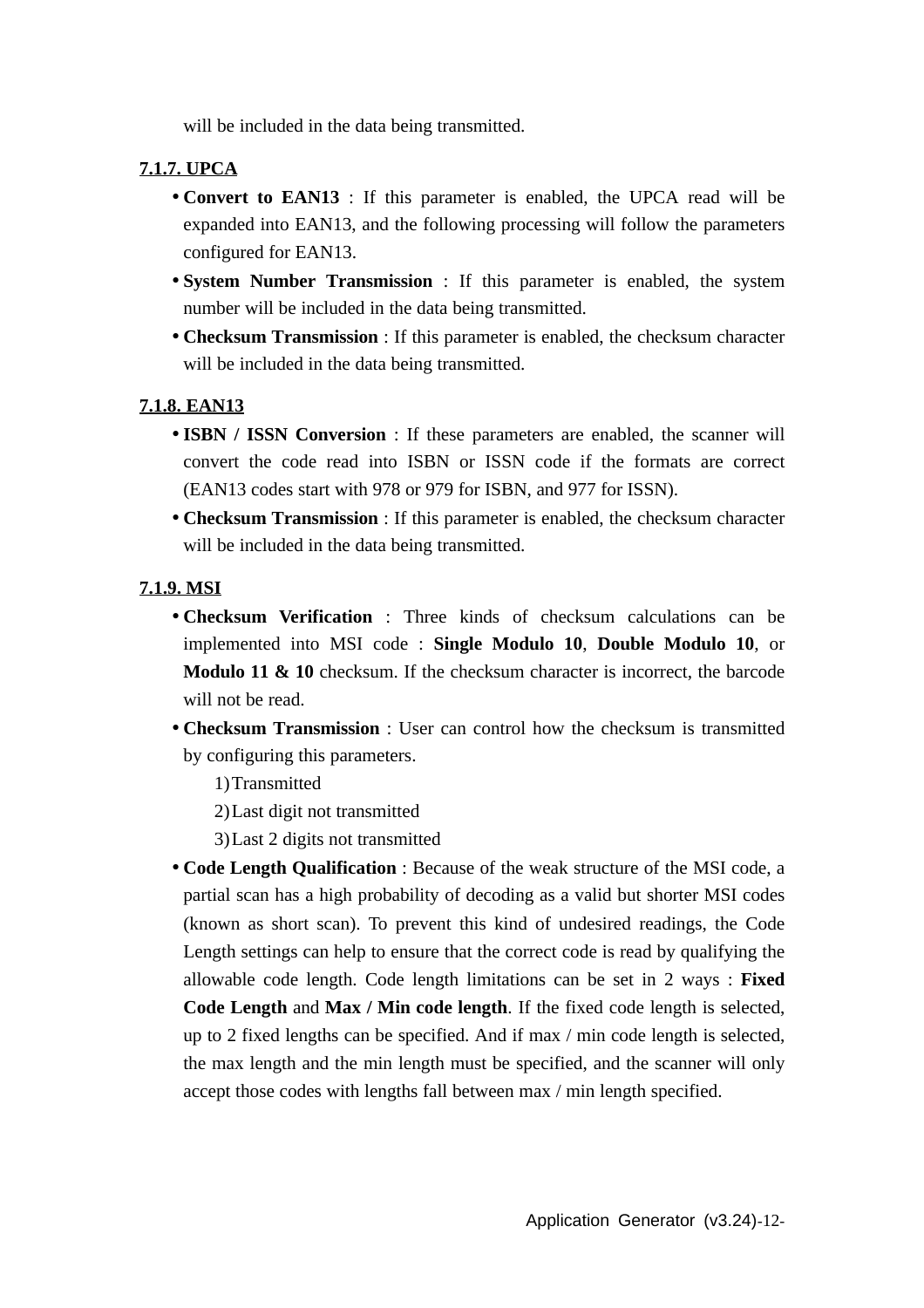# **7.1.10. Plessey**

- **Convert to UK Plessey** : If this parameter is enabled, the scanner will change each occurrence of the character 'A' into character 'X' in the code.
- **Checksum Transmission** : If this parameter is enabled, the checksum characters (two characters) will be transmitted together with data.

# **7.2. Scan Mode**

There are eight scan modes supported by the CCD scanner. User can choose the desired scan mode depending on the application requirements. But, if the scanner is a switch-less scanner, only Continuous mode or Testing mode can be selected (other scan modes involve trigger switch interaction). The supported scan modes are described below.

- **Auto Off Mode :** The scanner will start scanning once the switch is triggered. The scanning continues until either a barcode is read or a preset scanning period (*Scanner Time-Out Duration*) is expired.
- **Continuous Mode :** The scanner is always scanning.
- **Auto Power Off Mode :** The scanner will start scanning once the switch is triggered. The scanning continues until a preset scanning period (*Scanner Time-Out Duration*) is expired. Unlike the Auto Off mode, the scanner will continue to scan and the scanning period is re-counted each time there is a successful read.
- **Alternate Mode :** The scanner will start scanning once the switch is triggered. The scanner will continue scanning until the switch is triggered again.
- **Momentary Mode :** The scanner will be scanning as long as the switch is depressed.
- **Repeat Mode :** The scanner is always scanning just like Continuous Mode. But now the switch acts like a "re-transmit button". If the switch is triggered within 1 second after a good read, the same data will be transmit again without actually reading the barcode. This "re-transmit button" can be triggered as many times as user desired, as long as the time between each triggering does not exceed 1 second. This scan mode is most useful when the same barcode is to be read many times.
- **Laser Mode :** This is the scan mode most often used on laser scanners. The scanner will start scanning once the switch is pressed. The scanning continues until either a barcode is read, the switch is released or a preset scanning period (*Scanner Time-Out Duration*) is expired.
- **Test Mode :** The scanner is always scanning. The scanner will decode repeatedly even with the same barcode.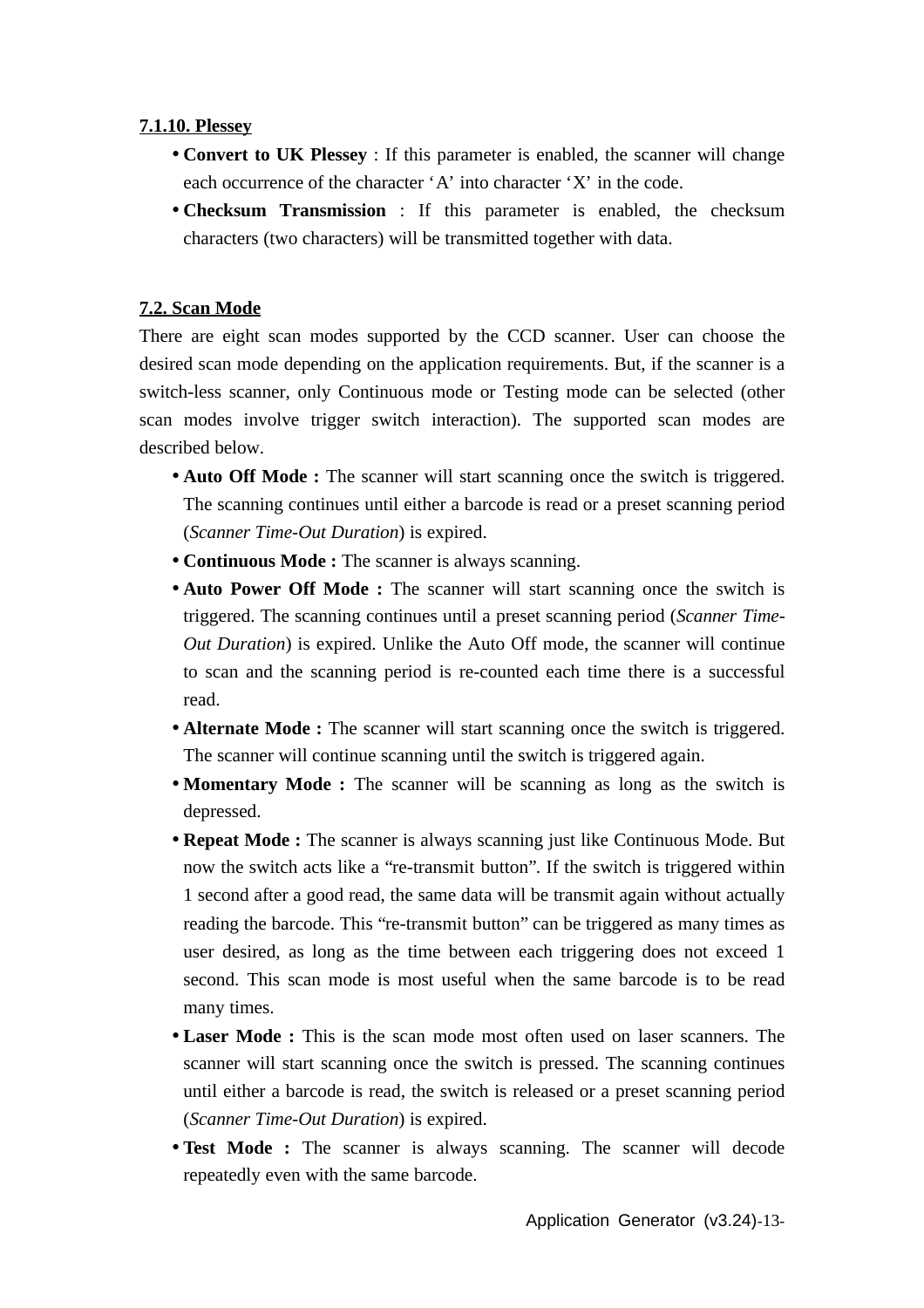• **Aiming Mode :** By selecting this mode, user needs to trigger twice for a decoding. That is, the first trigger is for aiming only, while the second trigger will trully start to decode. After first trigger, the scanner will keep on scanning for one second so that user may take aim. But user must press the second trigger within this period (default to one second), otherwise it will be reset and user has to take aim again. This mode is used when two consecutive barcodes are printed too closed that users need to take aim and make sure they don't read the wrong barcode. There is a system global variable *AIMING\_TIMEOUT* that can be used to change the default one-second time-out duration. The unit for this variable is 5ms.

# **7.3. Read Redundancy**

This parameter is used to specify the levels of reading (decoding) security. If *No Redundancy* is selected, only one successful decoding can make the reading valid. If *Three Times Redundancy* is selected, it will take 3 successful decodes to make the reading valid. It is obvious that the more redundancy the user selects, the higher the reading security and thus the slower the reading speed. The user must compromise between decoding security and decoding speed if the security feature is needed.

# **7.4. Time out**

This parameter is used to limit the maximum scanning period when the scan mode is either *Auto Off Mode* or *Auto Power Off Mode*. This time-out duration is specified in units of second. The default time-out duration is ten seconds.

# **7.5. Read Negative Barcode**

The CCD scanner can be configured to read negative barcodes. Normally, barcodes are printed with the color of the bars darker than that of the spaces. But for negative barcodes, they are printed in the opposite sense just like negative films. The spaces of the negative barcodes are printed with a color darker than that of the bars.

#### **7.6. Supported Symbologies**

Most of the popular barcode symbologies are supported. Each symbology can be individually enabled or disabled. The scanner will automatically discriminate and recognize all the symbologies that are enabled. The supported barcode symbologies are listed below.

• Code 39 (Standard / Full ASCII)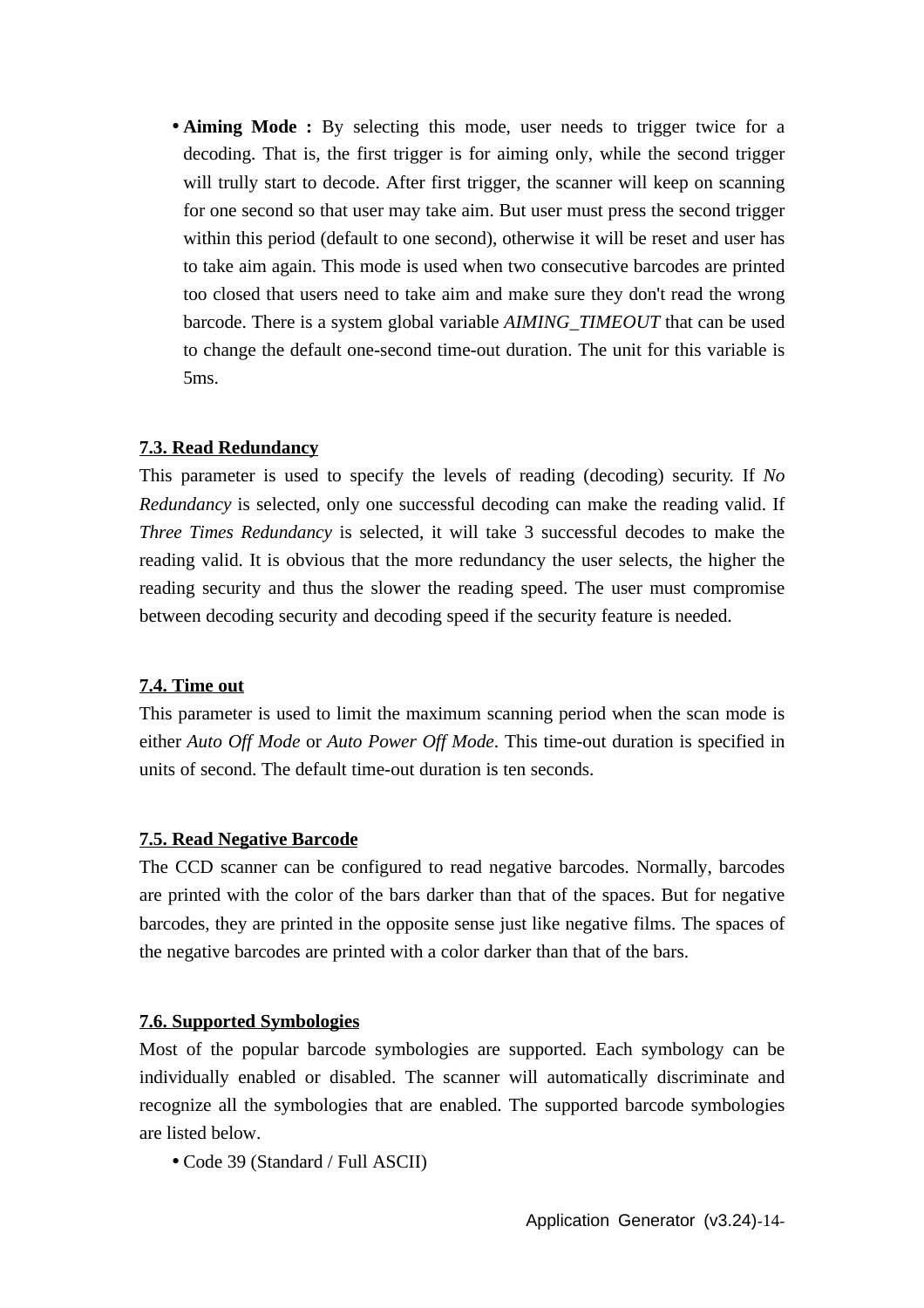- Italy Pharmacode
- French Pharmacode
- Industrial 25
- Interleave 25
- Matrix 25
- Codabar (NW-7)
- UPCA (with or without Addon)
- UPCE (with or without Addon)
- EAN8 (with or without Addon)
- EAN13 (with or without Addon)
- Code 93
- Code 128
- EAN 128
- MSI
- Plessey

# **8. STARTUP**

| Menu Lookup Barcode<br>Form     | Startup         |                |
|---------------------------------|-----------------|----------------|
| Program start from :<br>form 1  |                 |                |
| Data field delimiter :          | Value:<br>144   | Text:          |
| Prompts and messages redefine : |                 |                |
| Welcome                         | Download Lookup | Data Erasing   |
| Main menu                       | System Settings | Record Prompt  |
| Utility                         | Upload Port     | View Settings  |
| Delete Data                     | Download Port   | Connecting     |
| Confirm                         | Baud Rate       | Error messages |
| Memory & Battery                | LCD Backlight   | Miscellaneous  |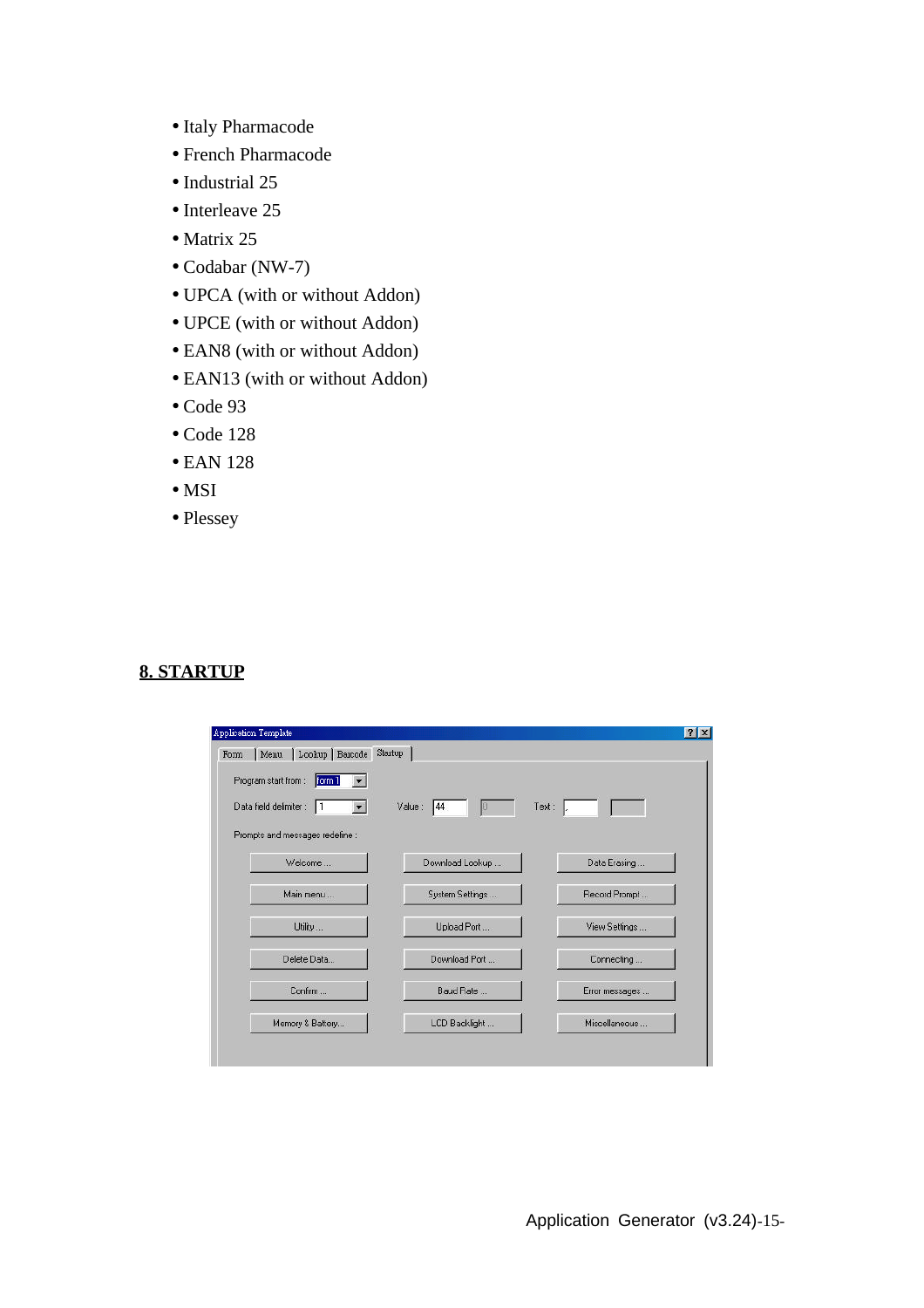# **8.1. Program start from**

Specify which to be executed first when the program start to run.

# **8.2. Data field delimiter**

Specify the delimiter for the data fields. The delimiter can have up to two characters.

### **8.3. Redefine system prompts and messages**

All the prompts and messages used in the application generator can be redefined by the user's local language. However, only English letters can be used in current system.

# **9. Utilities**

There are two utilities included in the ScanPal 2 Application Generator packet.

# **9.1. 232\_Read**

To receive transaction data from ScanPal 2 via RS-232 port. The command line arguments are as follows, [filename],[COM port],[Baud rate],[File mode],[Add Return], [Add Line-Feed],[Show Error],[View Data]

**COM port**: can be 1 to 6

# $\bullet$  Baud rate:

- $\geq 1 115200$  bps
- $\ge 2 57600$  bps
- $\geq 3 38400$  bps
- $\geq 4 19200$  bps
- $\ge 5 9600$  bps

# l **File mode:**

- $\geq 1$  -- overwrite
- $\geq$  2 -- append
- $\geq$  3 -- new name

# **Add Return character:**

- $\geq 1$  -- add Return character to each record
- $\geq 0$  -- do not add Return character

| <b>Add Line-Feed character:</b> |
|---------------------------------|
|---------------------------------|

- $\geq 1$  -- add Line-Feed character to each record
- $\geq 0$  -- do not add Line-Feed character

# $\bullet$  Show Error:

 $\geq 1$  -- show messages in case of error

|             | Read data via RS-232 (Ver 3.20)                 | $\times$ |
|-------------|-------------------------------------------------|----------|
| Directory:  | C:\WINDOWS\Desktop                              |          |
| File name:  | Data.txt                                        |          |
| COM port:   | COM1                                            |          |
| Baud rate:  | 115200                                          |          |
| File mode : | Overwrite                                       |          |
|             | $\nabla$ Add Return character to each record.   |          |
|             | M Add Line-Feed character to each record.       |          |
|             | $\triangledown$ Show messages in case of error. |          |
|             | $\nabla$ View the received data.                |          |
|             | M Always show this dialog box.                  |          |
|             | <b>OK</b><br>Cancel                             |          |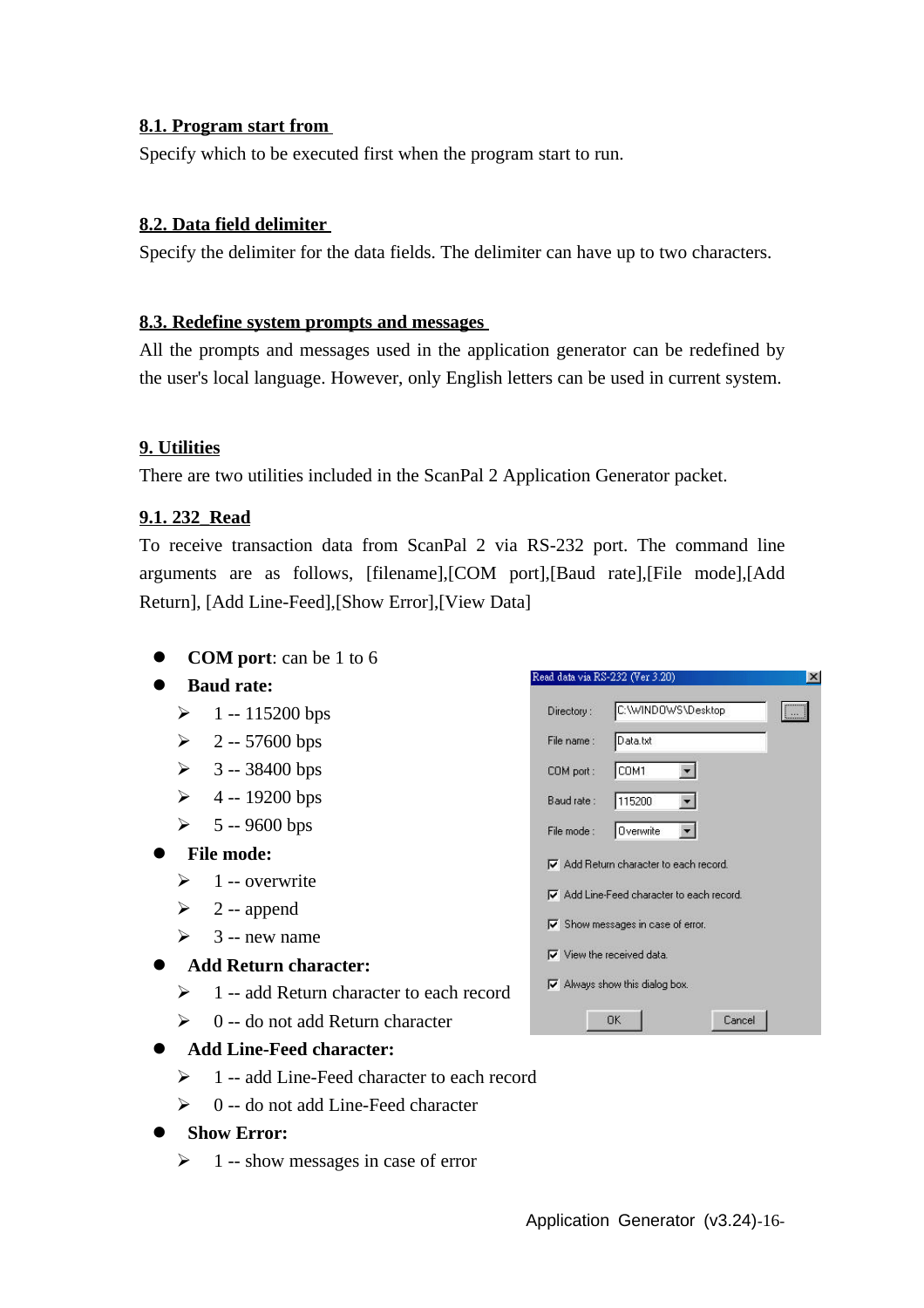$\geq 0$  -- do not show error messages

#### $\bullet$  View Data:

- $\geq 1$  -- view the received data
- $\geq 0$  -- do not view the received data

# **For example,**

- ÿ **232\_read data.txt,1,1,1,1,1,0,0** // filename, COM port, Baud rate and File mode ,CR,LF, error messages ,view data are given
- ÿ **232\_read data.txt,1,1,1** // filename, COM port, Baud rate and File mode are given
- ÿ **232\_read data.txt,2,2** // filename, COM port, Baud rate
	-
- ÿ **232\_read data.txt,3** // filename, COM port
- ÿ **232\_read** // select from dialog box

# **9.2. IR\_Read**

To receive transaction data from ScanPal 2 via IR Transceiver. The command line arguments are same as 232\_READ.EXE.

| Directory:              | C:\WINDOWS\Desktop                       |  |
|-------------------------|------------------------------------------|--|
| File name:<br>COM port: | T1.bt                                    |  |
|                         | COM <sub>2</sub>                         |  |
| Baud rate:              | 115200                                   |  |
| File mode:              | New name                                 |  |
|                         | Add Return character to each record.     |  |
|                         | Add Line-Feed character to each record.  |  |
|                         | $\nabla$ Show messages in case of error. |  |
|                         | $\nabla$ View the received data.         |  |
|                         | Always show this dialog box.             |  |